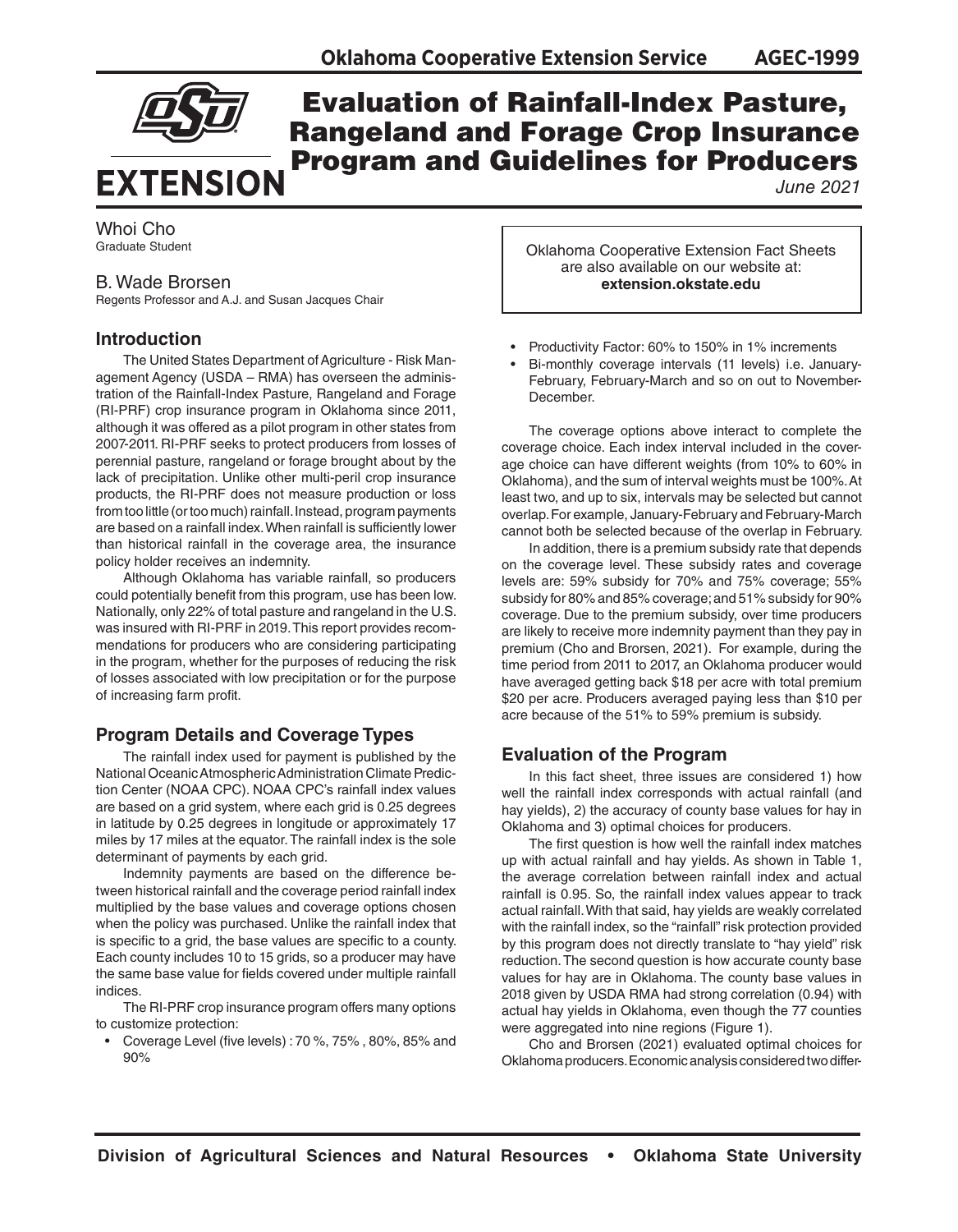**Table 1. The Estimated Pearson Product-Moment Correlations by bi-monthly intervals between rainfall index and the actual rainfall in Oklahoma, 1994-2017.**

| <b>Bi-monthly intervals</b> | Correlations |
|-----------------------------|--------------|
| January-February            | 0.9416       |
| February-March              | 0.9417       |
| March-April                 | 0.9537       |
| April-May                   | 0.9607       |
| May-June                    | 0.9534       |
| June-July                   | 0.9263       |
| July-August                 | 0.9125       |
| August-September            | 0.9040       |
| September-October           | 0.9303       |
| October-November            | 0.9502       |
| November-December           | 0.9541       |

*Note:* The correlations were obtained by county and by season and then averaged across counties.

ent strategies: profit maximization and risk minimization (Figure 2). Recall producers can select coverage level, productivity factor and coverage intervals. The optimal coverage level, whether maximizing profit or minimizing risk, was the 90% coverage level. As shown on Figure 2, when pursuing profit maximization, the 150% productivity factor, January-February (40% weight) and November-December (60% weight) most often resulted in higher income. This is because the rainfall index is more variable in wintertime than summer. However, because average rainfall in Oklahoma is generally lower in these months, choosing winter months for the time interval also results in a higher risk of not receiving an indemnity

greater than the premium paid, even though the producer's expected income is maximized.

On the other hand, the objective of the RI-PRF crop insurance program is to compensate for the loss due to lack of precipitation. So, if a producer wishes to minimize precipitation risk, the optimal selection changes slightly. If the producer selects 90% coverage, a 45% productivity factor, and intervals for spring and summer months (March-April, May-June and July-August), they are more likely to minimize precipitation risk in most counties. The exact months varied considerably by county, but were concentrated in the key growth periods for hay and pasture. When this type of policy was selected, producers could reduce per acre variance by \$2.43 as well as increase expected return by \$0.82 per acre (Figure 2) as compared to other policy combinations. Even though a 45% of productivity factor is the optimal selection when minimizing risk, the current lowest productivity factor that the RMA offers is 60%. Moreover, when a productivity factor greater than 89% is chosen, risk variance is larger than having no contract. This means that the name "productivity factor" can suggest choosing a high number, but high productivity factors may in some cases be more risky.

The solution to reduce the risk from the lack of precipitation is to choose a 90% coverage level, 60% productivity factor, and choose bi-monthly intervals between March and September. Moreover, a common strategy appears to be to place equal weights on five or six intervals but spreading the weights across only the spring and summer seasons is recommended.

## **Summary**

If your goal is to reduce risk, then

- Choose the 90% coverage level
- Choose the lowest productivity factor allowed (60%)



#### **Figure 1. The Risk Management Agency nine county base values in Oklahoma, 2018**

*Notes.* The county base values of hay production are used as standard hay production values (\$/ac) to calculate indemnities. The Risk Management Agency aggregated Oklahoma's 77 county base values to nine sectors.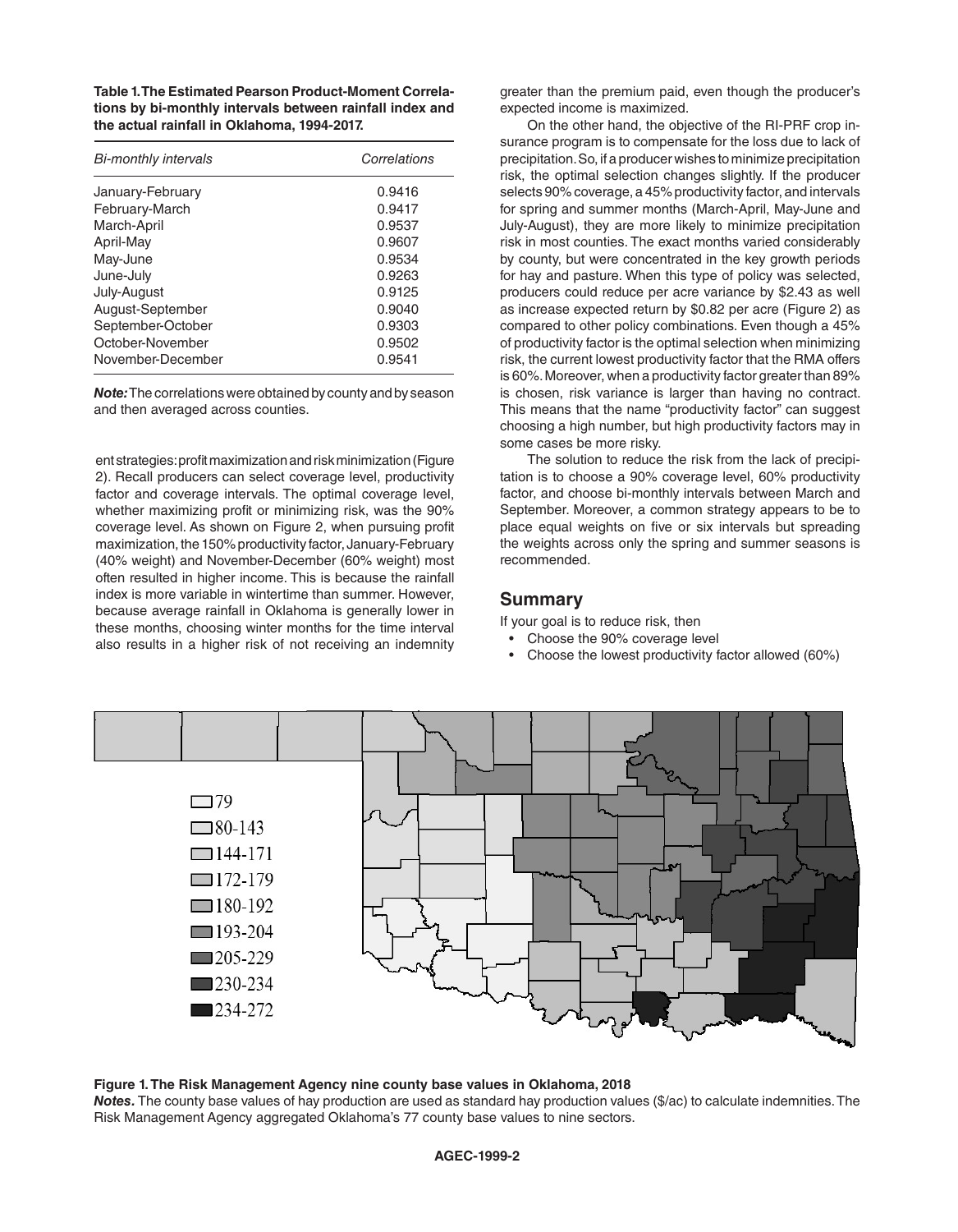

**Figure 2. The results of expected utility optimization problem by two strategies.**

*Notes.* The plots shows the expected return (\$/ac) and risk variance change following the change of productivity factor 0 to 150 from the expected utility optimization. Solid line represents the results when producer used risk minimization strategy, and dashed line represents under profit maximization strategy. "No contract" shows the result when producer does not contract the RI-PRF crop insurance program, and it is same as when using productivity factor 0. "Optimal" means having a smallest risk variance.

• Choose bi-monthly intervals during spring and summer (intervals that include months from March to September)

If your goal is to take advantage of the subsidies and maximize expected income

- Choose the 90% coverage level
- Choose the highest productivity factor allowed (150%)
- Choose the two (2) bi-monthly intervals for the winter months (November-December and January-February)

These are general conclusions, and a producer may want to consult with their crop insurance agent to help decide

what insurance options are right for their operation. Contact an RMA agent to sign up this RI-PRF crop insurance program: the annual sign-up deadline is November 15.

#### **Reference**

Cho, W. and B. W. Brorsen. 2021. Design of the Rainfall Index Crop Insurance Program for Pasture, Rangeland and Forage. Journal of Agricultural and Resource Economics. 46(1): 85-100. https://10.22004/ag.econ.303607.